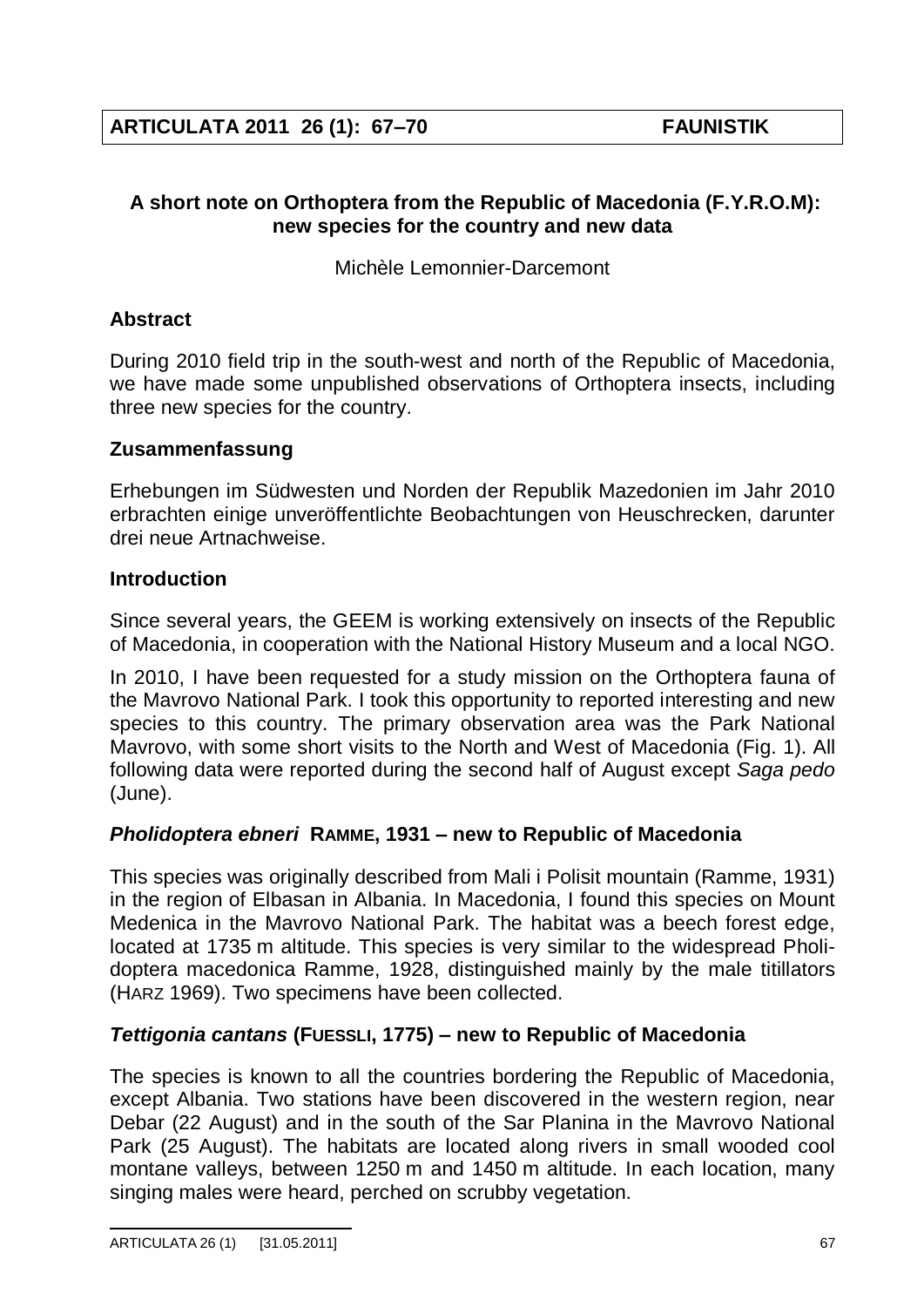

Figure 1: Map of the localities mentioned:  $A =$  South of Sar Planina ;  $B = Mt$  Korab ;  $C = Mt$  Medecina :  $D = East$  of Debar :  $E = Plakie$  :  $F = Kanarevo$ .

## **Chrysochraon dispar (GERMAR, [1834])**

This species is fairly widespread in Southeast Europe, and was even listed for the Republic of Macedonia (US & MATVEJEV 1967). However, due to the absence of precise data, it was not included in the Macedonian check list (CHOBANOV & MIHAJLOVA 2010). I collected some specimens in the south of the Sar Planina, within the Mavrovo National Park. The biotope is a high montane grassland (1567 m), with a marked Alpine feature. Less than 20 individuals were observed among a dense population of *Euthystira brachyptera* (Ocskay, 1826). Similar habitats exists in the northwest of Republic of Macedonia, which should be searched for this species.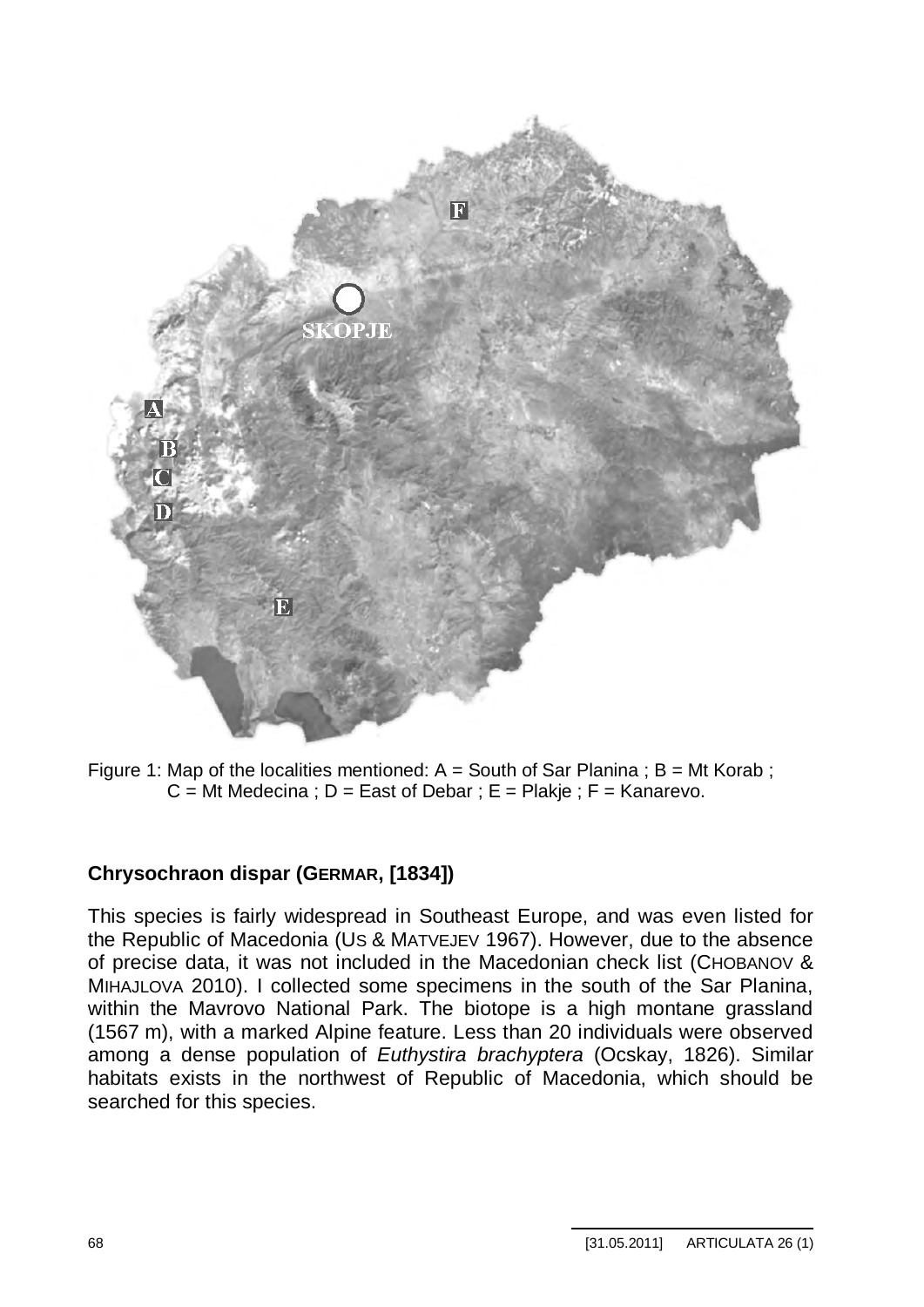## *Saga pedo* **(PALLAS, 1771) – new data**

The only known place of *Saga pedo* in Republic of Macedonia, was on Mount Galičica between Lake Ohrid and Prespa Lakes in the southeast (LEMMONIER-DARCEMONT et al. 2008). The discovery of a new population in the north of the country, located in the south of the village Kanarevo, connect this record with the more northern records in the Balkan region (KALTENBACH 1967). The environment was a meadow steppe at 472 meters altitude, with very rich and diverse population of Orthoptera including *Poecilimon macedonicus* Ramme, 1926 *Gampsocleis abbreviata* Hermann, 1874, *Asiotmethis limbatus* (Charpentier, 1842) *Arcyptera microptera* (Fischer Waldheim, 1833).

The identification of a *Saga pedo* juvenile specimen collected on the site has been confirmed by its caryotype (performed by Anne-Marie and Bernard Dutrillaux, MNHN Paris).

### **Leptophyes punctatissima (BOSC, 1792) new data**

Reported recently in the region of Pelister (MICEVSKI et al. 2003), I took notice of this little grasshopper in the north-east of Ohrid, near the village of Plakje in a beech clearing montane zone at 1346 meters altitude. In Republic of Macedonia, the range of this discreet species, is probably more extensive than it appears now, moreover it is also mentioned in most of neighbouring countries, except Albania.



## *Odontopodisma albanica* **RAMME, 1951 new data**

Known from Albania to beyond its borders to the northwestern Kosovo, south-east of Montenegro and in Crna Gora, located in north of Skopje (HARZ 1975). I discovered two large populations in more or less dense montane grasslands in the south of Sar Planina (1567 m) and in the foot of Mount Korab, near Mavrovo lake (1417 m altitude), both in the National Park Mavrovo.

### Figure 2:

A mating pair of *Odontopodisma albanica* RAMME, 1951, photographed in the Mavrovo mountains, Republic of Macedonia.